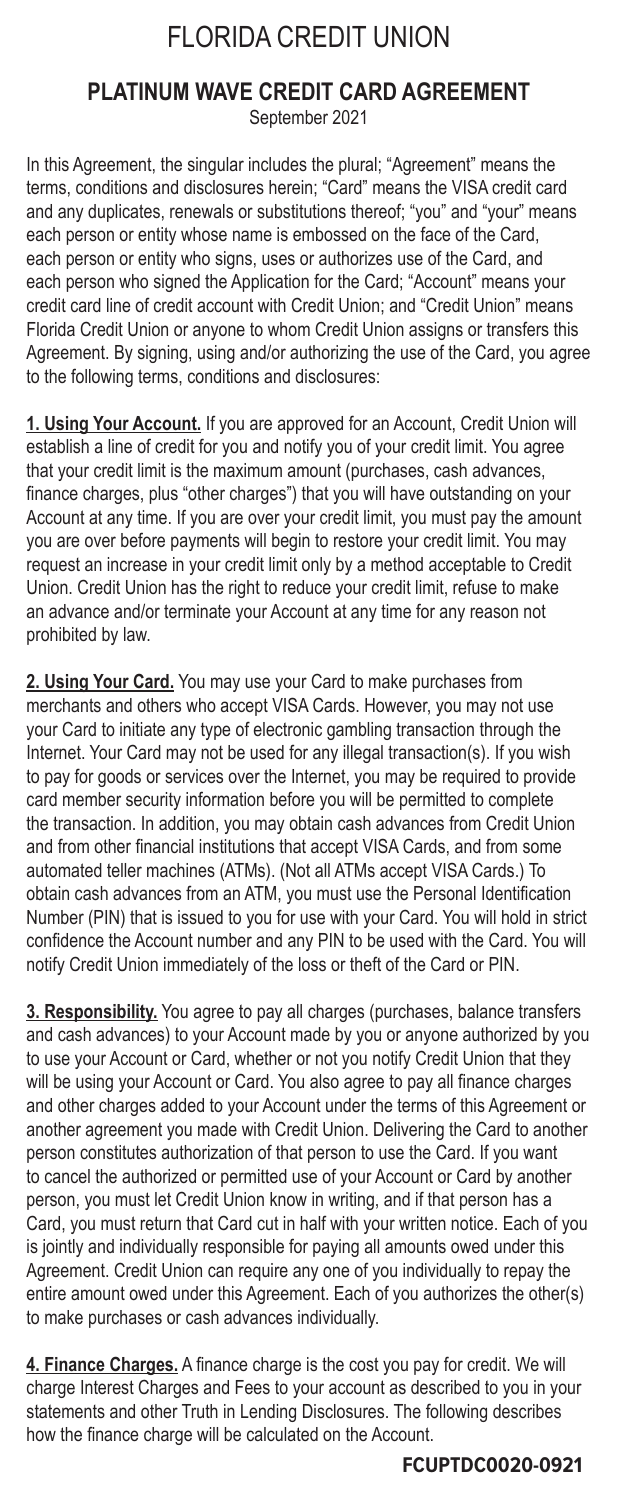**FINANCE CHARGES** will be calculated on your Account purchases and balance transfers based on a variable Monthly Periodic Rate and a corresponding variable **ANNUAL PERCENTAGE RATE** that are determined by the Credit Union as follows: Credit Union starts with an independent index (the "Index"), which is The Wall Street Journal Prime Rate; when a range of rates has been published, the highest rate will be used. To determine the Monthly Periodic Rate that will apply to your Account, Credit Union adds a Margin of to the value of the Index. Your Margin is based on your creditworthiness; your specific Margin, **ANNUAL PERCENTAGE RATE** and corresponding Monthly Periodic Rate will be disclosed to you in other Truth-in-Lending disclosures. Credit Union then divides this sum by the number of months in a year (12). Credit Union then multiplies the Monthly Periodic Rate by the number of months in a year (12); the result is the **ANNUAL PERCENTAGE RATE**. The Monthly Periodic Rate and **ANNUAL PERCENTAGE RATE** can change each year based on changes in the Index; the Credit Union will select the date of each year to choose the new Index value in Credit Union's sole discretion. All changes in the Monthly Periodic Rate and **ANNUAL PERCENTAGE RATE** will be based on application of the Margin and the Index. All changes to the Monthly Periodic Rate and **ANNUAL PERCENTAGE RATE** will be effective on the first day of the first billing cycle following Credit Union's changes to the Monthly Periodic Rate and **ANNUAL PERCENTAGE RATE**. There is no limit on the amount by which the Monthly Periodic Rate and **ANNUAL PERCENTAGE RATE** can change during any period or the term of your Account. The maximum **ANNUAL PERCENTAGE RATE** that can apply is 18.00% or the maximum permitted by law, whichever is less.

**FINANCE CHARGES** will be calculated on your Account cash advances based on the **ANNUAL PERCENTAGE RATE** disclosed to you in other Truth-in-Lending disclosures and the corresponding Monthly Periodic Rate.

You have a 25-day grace (no finance charge) period on your purchase balance and for new purchases if you paid the entire New Balance on your last statement by the end of the grace period. You also have a 25-day grace period for new purchases if you did not have a balance on your last statement. The grace period starts on the billing cycle closing date. If you do not pay the entire New Balance by the end of the grace period, a finance charge will be imposed on the unpaid balance from the first day of the next billing cycle and on new purchases from the date they are posted to your Account. There is no grace period for cash advances. A finance charge will be imposed on cash advances from the date the cash advance is posted to your Account. Balance transfers as permitted by Credit Union from time to time in Credit Union's sole discretion will be treated as cash advances for the purpose of all finance charges and finance charge calculations.

Finance charges on your Account are calculated by applying the applicable Monthly Periodic Rate to the average daily balances for purchases and cash advances. Separate average daily balances are calculated for purchases and cash advances. To get each average daily balance, the daily balances for purchases and cash advances for the billing cycle are added and the totals are divided by the number of days in the cycle. To get the daily balance for cash advances, new cash advances are added to the day's beginning balance and payments and credits are subtracted. To get the daily balance for purchases, new purchases are added to the day's beginning balance and payments and credits are subtracted; however, new purchases are not added if you paid the entire New Balance on your last statement by the end of the grace period or if you did not have a balance on your last statement. Fees and unpaid finance charges are not included in the calculation of the average daily balance. Finance charges will continue to accrue on your Account until what you owe under this Agreement is paid in full.

Credit Union may offer balance transfer, introductory rate, or other special rate promotions for your Account from time to time in Credit Union's sole discretion.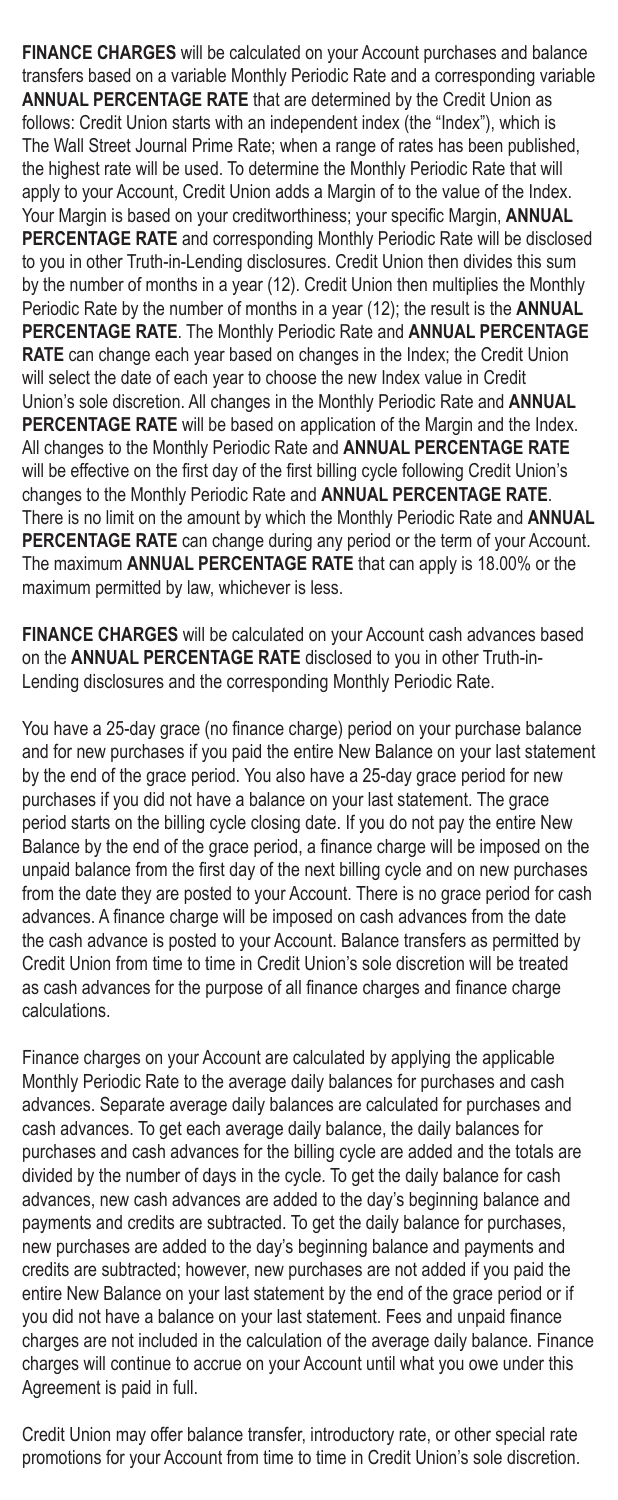The applicable Monthly Periodic Rate and **ANNUAL PERCENTAGE RATE** for any promotion and any promotion terms and conditions will be disclosed to before or at the time you make use of such promotion.

**5. Other Charges.** The following other charges (fees) will be added to your Account, as applicable. All fee amounts are disclosed on the Disclosures accompanying this Agreement.

**a. Over-the-Credit-Limit Fee:** In the event you incur charges in amounts which shall cause the Account indebtedness, and if you agree, you shall pay immediately the amount by which the total New Balance exceeds such maximum authorized credit, and an over limit fee shall be imposed.

**b. Late Payment Fee:** If a payment of at least the amount of the minimum required payment is not received within five (5) days of the Due Date, a late charge shall be imposed.

**c. Return Check /Return Pre-Authorized Payments Fee:** We may charge you this fee each time any payment you make to us is not paid by your financial institution for any reason, even if that institution later pays it.

**d.Card Replacement Fee:** In the event any additional or re- placement cards are issued for any reason other than the issuance of a renewal card, a fee may be imposed.

**e. Balance Consolidation Stop Payment Fee:** We may charge you this fee if we do not pay a balance consolidation payment for any reason, including when your account is in default, over limit, suspended or closed.

**f. Rush Mail Fee:** In the event any cards are issued and sent via an expedited mail service a fee may be imposed.

**g. Foreign Transaction Fee:** Refer to Section 15

**6. Payments.** Each month you must pay at least the minimum payment shown on your statement by the date specified on the statement or no later than twenty-five (25) days from the statement closing date, whichever is later. If your statement says the payment is "Now Due," your payment is due no later than twenty-five (25) days from the statement closing date. You may pay more frequently, pay more than the minimum payment or pay the Total New Balance in full. If you make extra or larger payments, you are still required to make at least the minimum payment each month your Account has a balance (other than a credit balance). The minimum payment is 2% of your Total New Balance, or \$20.00, whichever is greater, plus the amount of any prior minimum payments that you have not made, and any amount you are over your credit limit. Credit Union also has the right to demand immediate payment of any amount by which you are over your credit limit. All payments are to be made by check, money order, or electronic payment drawn in US dollars and payable through a US financial institution. All payments are to be made at the location specified on your monthly billing statement. Payments received at locations other than the address specified or payments that do not conform to the requirements set forth on or with the periodic statement (e.g. missing payment stub, payment envelope other than as provided with your statement, multiple checks or multiple coupons in the same envelope) may be subject to delay in crediting. Credit Union may accept late payments, partial payments, or checks and money orders marked "payment in full" and by doing so, Credit Union will not lose any rights under this Agreement if such irregular payments are accepted.

**7. Payment Allocation.** Subject to applicable law, your payments may be applied to what you owe Credit Union in any manner Credit Union chooses.

**8. Security Interest. AS A CONDITION OF CREDIT UNION'S OPENING YOUR ACCOUNT AND YOUR USE OF THE CARD, YOU HEREBY GRANT TO CREDIT UNION A SECURITY INTEREST IN ALL SHARES, DEPOSITS AND OTHER FUNDS ON DEPOSIT WITH CREDIT UNION IN WHICH YOU HAVE AN OWNERSHIP INTEREST (other than an IRA account or an account where this security interest would cause the loss of tax-exempt or tax-deferred status). THE SECURITY INTEREST IS FOR ALL AMOUNTS**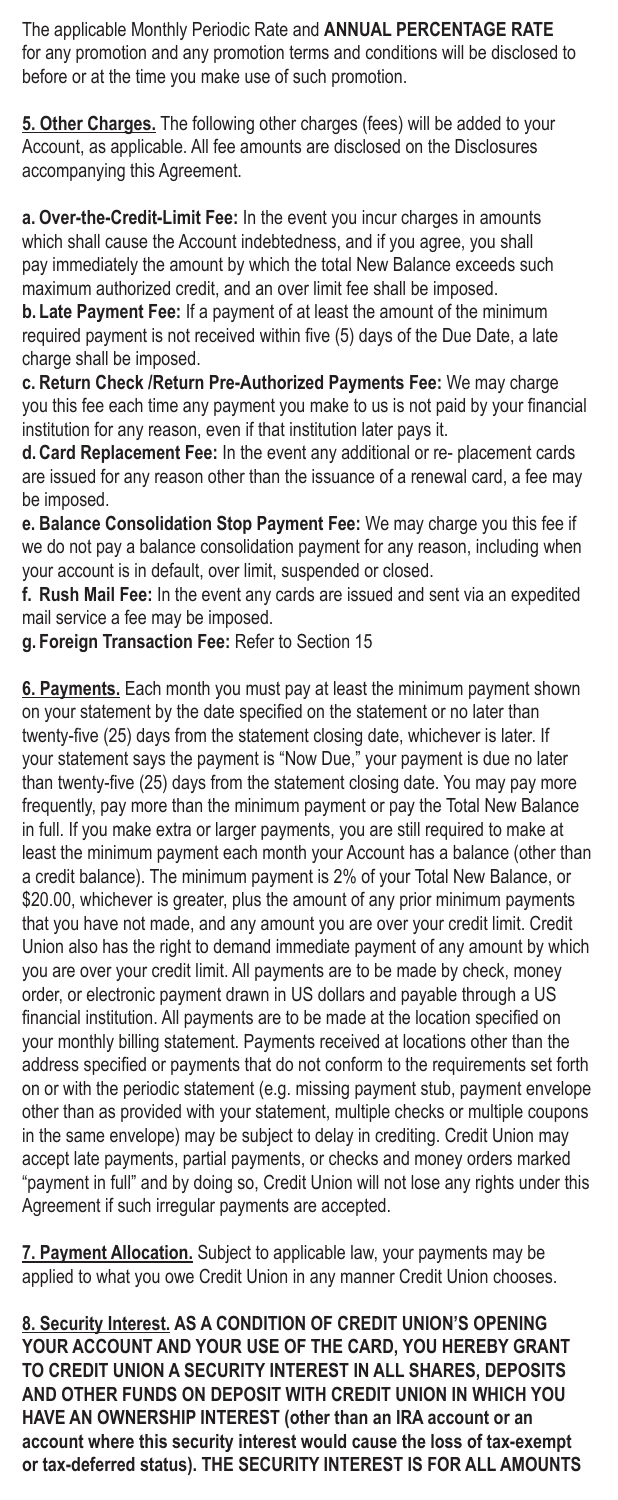**OWED TO CREDIT UNION UNDER THE TERMS OF THIS AGREEMENT. IF YOU ARE IN DEFAULT UNDER ANY TERM OF THIS AGREEMENT, CREDIT UNION SHALL HAVE A RIGHT TO IMMEDIATELY SEIZE YOUR SHARES, DEPOSITS AND/OR OTHER FUNDS WITHOUT NOTICE OR DEMAND TO YOU AND TO APPLY SUCH FUNDS TO THE AMOUNTS OWED TO CREDIT UNION.** Collateral securing other loans you have with Credit Union now or in the future will also secure this loan, except that a dwelling or your household goods (as defined by the Federal Trade Commission) will not be considered as security for this Account, notwithstanding anything to the contrary in any other agreement.

**9. Default.** You will be in default if you fail to make any minimum payment or other required payment by the date that it is due. You will be in default if you break any promise you make under this Agreement or any other agreement with Credit Union. You will be in default if you die, file for bankruptcy or become insolvent, that is, unable to pay your obligations when they become due. You will be in default if you make any false or misleading statements in any credit application or credit update. You will also be in default if something happens that Credit Union believes may substantially reduce your ability to repay what you owe. When you are in default, Credit Union has the right to demand immediate payment of your full Account balance without giving you notice. If immediate payment is demanded, you agree to continue paying finance charges as described in this Agreement until what you owe has been paid, and any shares, deposits and other funds on deposit with Credit Union that were given as security for your Account may be applied towards what you owe. You hereby agree that your salary or earnings may be subject to attachment or garnishment to the extent allowed under applicable law. You further waive, to the extent allowed under applicable law, any exemption you might have from attachment or garnishment of your salary or earnings.

**10. Liability for Unauthorized Use-Lost/Stolen Card Notification.** You agree to notify Credit Union immediately, orally or in writing at **Florida Credit Union, P.O. Box 5549, Gainesville, FL 32627** or telephone **(800) 449-7728** twenty four (24) hours a day, seven (7) days a week, of the loss, theft, or unauthorized use of your Credit Card. You may be liable for the unauthorized use of your Credit Card. You will not be liable for unauthorized use that occurs after you notify Credit Union of the loss, theft, or possible unauthorized use. You will have no liability for unauthorized purchases made with your credit card, unless you are negligent in the handling of your card. In any case, your liability will not exceed \$50.

Credit Union will not be liable to any of your or any third party for any consequential or incidental damages resulting from the unauthorized use of the Card and/or PIN.

**11. Changing or Terminating Your Account.** Credit Union may change the terms of this Agreement from time to time in Credit Union's sole discretion. Credit Union may reduce your credit limit, refuse to make an advance and/or terminate your Account at any time for any reason not prohibited by law. Notice of any change will be given in accordance with applicable law. If permitted by law and specified in the notice to you, the change will apply to your existing Account balance as well as to future transactions. Either you or Credit Union may terminate this Agreement at any time, but termination by you or Credit Union will not affect your obligation to pay the Account balance plus any finance and other charges you owe under this Agreement. You are also responsible for all transactions made to your Account after termination, unless the transactions were unauthorized. Your notice of termination will be ineffective until Credit Union receives the notice and all Cards and has a reasonable opportunity to act upon it. The Card or Cards you receive remain the property of Credit Union and you must recover and surrender to Credit Union all Cards upon request or upon termination of this Agreement whether by you or Credit Union. Credit Union has the right to require you to pay your full Account balance at any time after your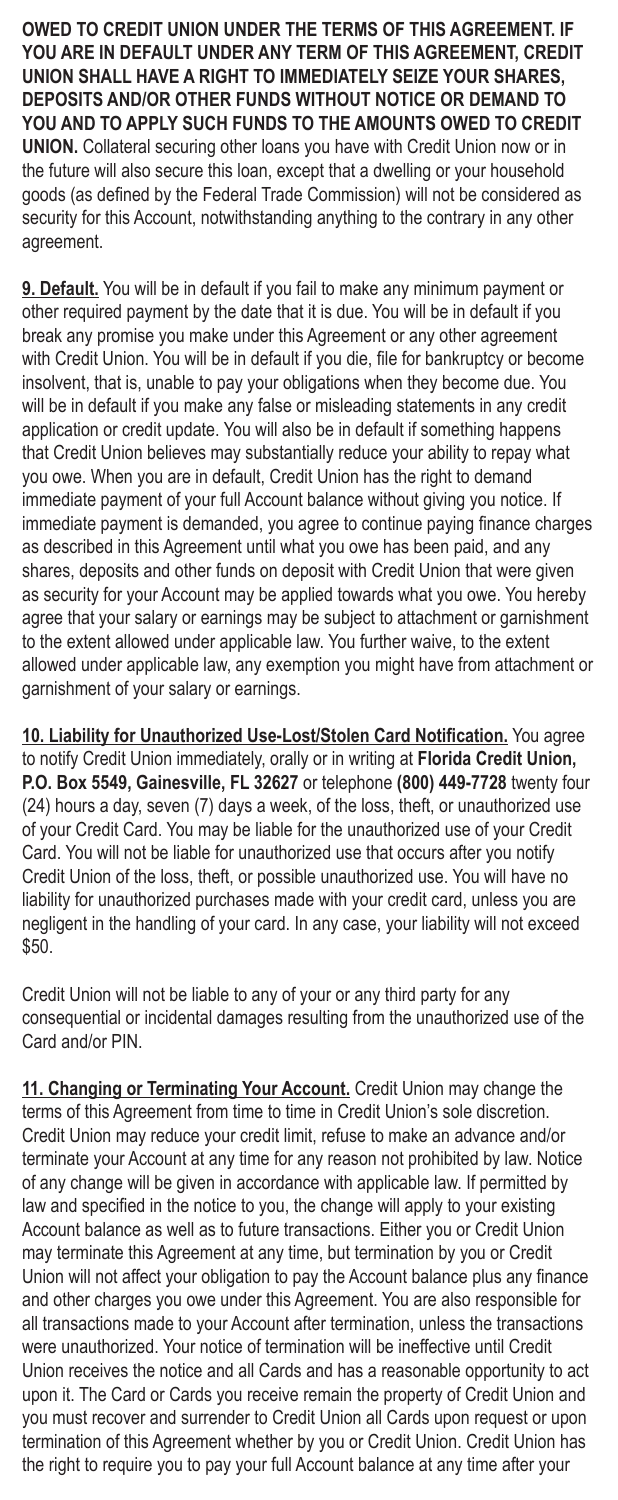Account is terminated, whether it is terminated by you or Credit Union.

**12. Credit Information.** You authorize Credit Union to investigate your credit standing when opening or reviewing your Account. You authorize Credit Union to disclose information regarding your Account to credit bureaus and creditors who inquire about your credit standing. If your Account is eligible for emergency cash and/or emergency card replacement services, and you request such services, you agree that Credit Union may provide personal information about you and your account that is necessary to provide you with the requested service(s). You are hereby notified that a negative credit report reflecting on your credit record may be submitted to a credit reporting agency if you fail to fulfill the terms of this Agreement.

**13. Returns and Adjustments.** Merchants and others who honor your Card may give credit for returns or adjustments, and they will do so by sending Credit Union a credit slip which will be posted to your Account. If your credits and payments exceed what you owe Credit Union, the amount will be applied against future purchases and cash advances. If the credit balance amount is \$1 or more, it will be refunded upon your written request or automatically after six (6) months.

**14. Additional Benefits/Card Enhancements.** Credit Union may from time to time offer additional services to your Account, such as travel accident insurance, at no additional cost to you. You understand that Credit Union is not obligated to offer such services and may withdraw or change them at any time.

**15. Foreign Transactions.** Transactions initiated in foreign countries and/ or foreign currencies will be charged to your Account in U.S. Dollars. The conversion rate to dollars will be (a) a rate selected by Visa from the range of rates available in wholesale currency markets for the applicable central processing date, which rate may vary from the rate Visa itself receives, or (b) the government-mandated rate in effect for the applicable central processing date, in each of the above instances, plus or minus any adjustment determined by Credit Union. The exchange rate used on the processing date may differ from the rate that would have been used on the purchase date or cardholder statement posting date. A fee (finance charge), calculated in U.S. dollars, will be imposed on all foreign transactions, including purchases, cash advances and credits to your Account. A foreign transaction is any transaction that (a) you complete or a merchant completes on your card outside the United States regardless of where you are located at the time of the transaction (which may include internet transactions) or (b) is originated in a foreign currency. The Foreign Transaction Fee is set forth on the Disclosure accompanying this Agreement.

**16. Merchant Disputes.** Credit Union is not responsible for the refusal of any merchant or financial institution to honor your Card.

**17. Joint and Individual Liability.** Each of you is individually and jointly responsible for paying all amounts owed under this Agreement. This means that Credit Union can require any one of you individually to repay the entire amount owed under this Agreement. Each of you authorizes any of you to make purchases, balance transfers or cash advances individually.

**18. Effect of Agreement.** This Agreement is the contract which applies to all transactions on your Account even though the sales, cash advances, credit or other slips you sign or receive may contain different terms.

**19. Severability.** In the event that any paragraph of this Agreement or portion thereof is held by a court to be invalid or unenforceable for any reason, the other paragraphs and portions of the Agreement shall not be invalid or unenforceable and will continue in full force and effect.

**20. No Waiver.** Credit Union can delay enforcing any of its rights any number of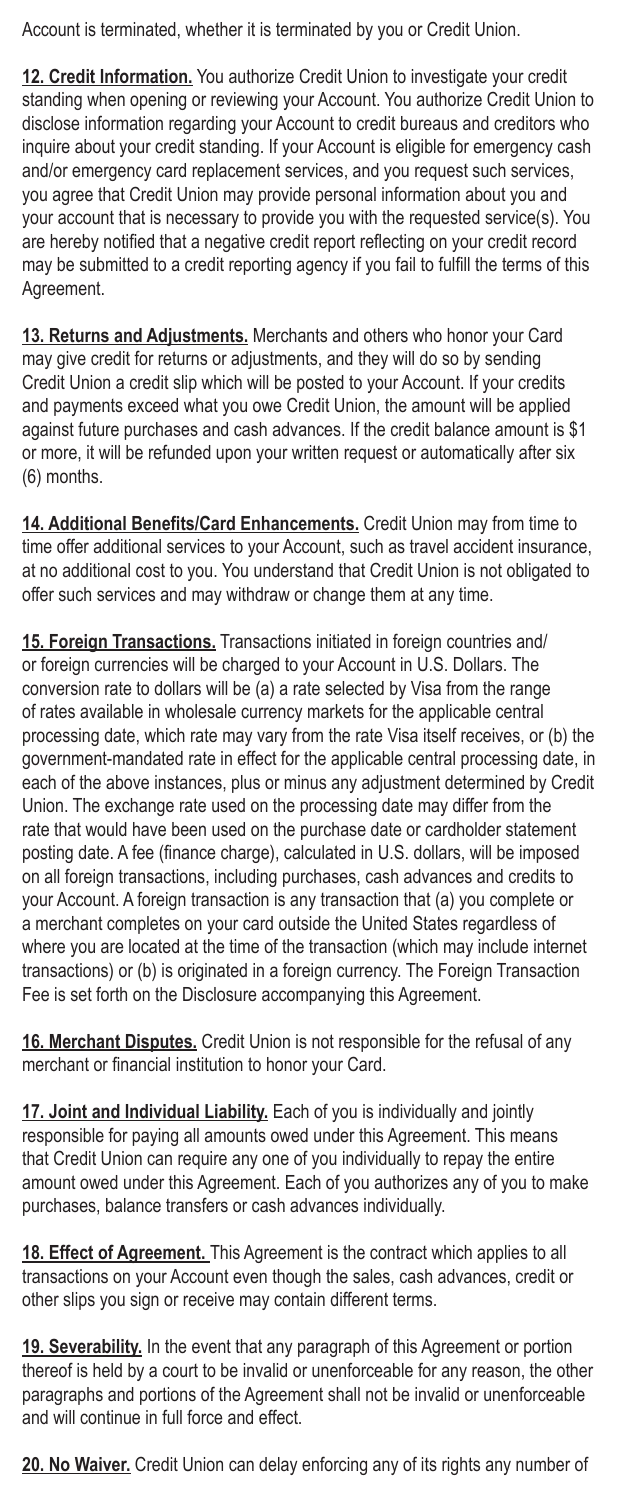times without losing them. To be effective, any waiver of any term or condition stated in this Agreement must be in writing and signed by an authorized officer of the Credit Union and shall not be considered as a waiver of any future or other obligation or right.

**21. Statements and Notices.** Statements and notices will be mailed to you at the most recent address you have given Credit Union. Statements and notices sent to any one of you will be considered notice to all. Any notice from you will be ineffective until Credit Union receives and has a reasonable opportunity to act upon the notice. You must notify Credit Union in writing immediately if you change your address. You agree to examine periodic statements and to report any errors or problems to Credit Union within a reasonable time. You agree that the time to examine the statement and report to Credit Union will depend on the circumstances, but will not, in any circumstance, exceed a total of 60 days from when the statement containing the error or problem was first mailed or made available to you. If you do not report within 60 days, Credit Union will be entitled to treat such information as correct and any and all of you will be precluded from asserting otherwise.

**22. Binding Nature and Assignment.** Credit Union can assign or transfer your Account or any portion without notice to you or your consent. You may not assign your Account or any portion thereof without Credit Union's written consent, which may be withheld in Credit Union's sole discretion. This Agreement shall be binding on each of you and your heirs, legal representatives, successors and permitted assigns.

**23. VISA Rules.** You agree to abide by all applicable rules and regulations of the VISA USA, Inc. as well as all applicable laws. If there is any conflict between the provisions of this Agreement and the rules and regulations of VISA USA, Inc., the rules and regulations of VISA USA, Inc. shall control.

**24. Governing Law.** This Agreement is governed by the Bylaws of Credit Union, federal laws and regulations, and the laws and regulations of the State of Florida, as amended from time to time.

**25. Jurisdiction, Venue and Attorneys' Fees.** Any disputes regarding this Agreement shall be within the jurisdiction of the court of the county in which Credit Union's principal place of doing business is located. If legal action is necessary to enforce this Agreement or collect any amounts owing to Credit Union or fees or charges assessed under this Agreement, the prevailing party has the right, subject to applicable law, to payment by the other party of all reasonable attorney's fees and costs, including fees on any appeal and any post-judgment actions. You agree that such legal action shall be filed and heard in the county and state in which Credit Union's principal place of doing business is located, except as prohibited by applicable law.

**26. Final Expression.** This Agreement is the final expression of the terms and conditions of this VISA line of credit between you and Credit Union. This written Agreement may not be contradicted by evidence of any alleged oral agreement.

**27. Copy Received.** You acknowledge that you have received a copy of this Agreement.

**28. Military Lending Act Disclosures:** Federal law provides important protections to members of the Armed Forces and their dependents relating to extensions of consumer credit. In general, the cost of consumer credit to a member of the Armed Forces and his or her dependent may not exceed an annual percentage rate of 36 percent. The rate must include, as applicable to the credit transaction or account: The cost associated with credit insurance premium; fees for ancillary products sold in connection with the credit transaction; any application fee charged (other than certain application fees for specified credit transactions or accounts); and any participation fee charged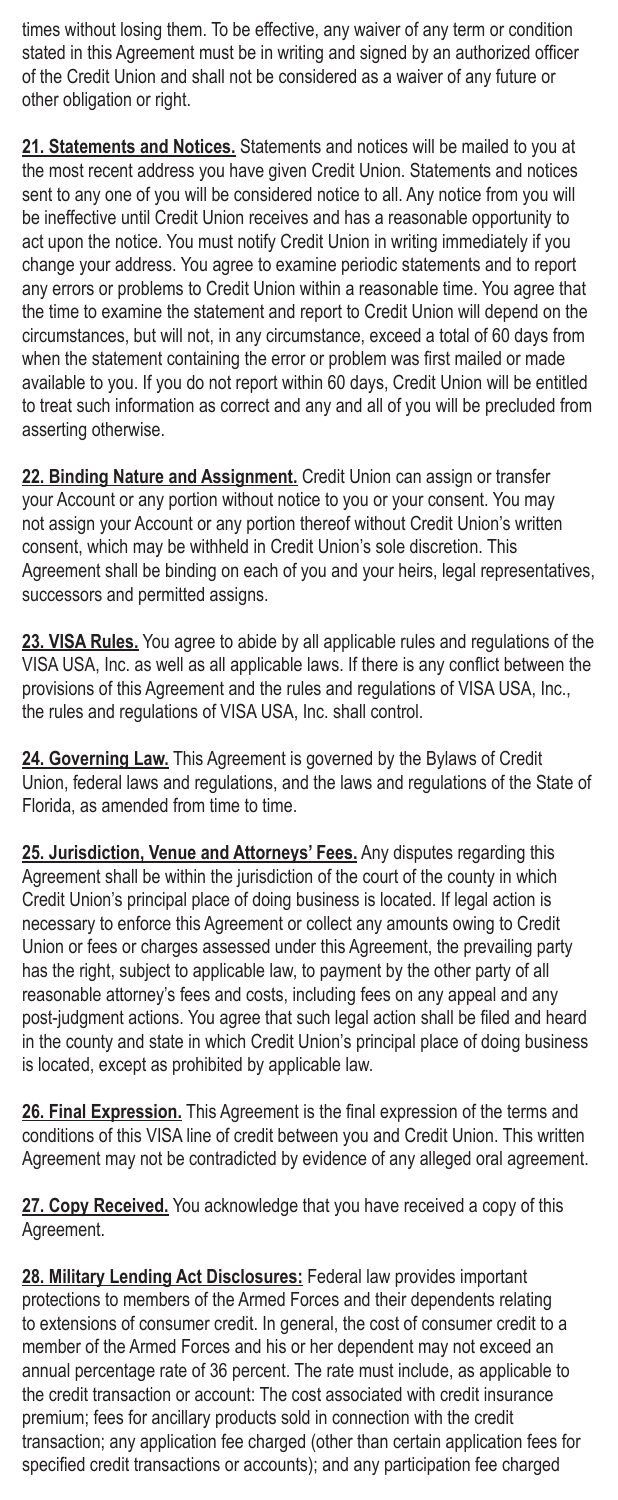(other than certain participation fees for a credit card account). Please call us at (800) 284-1144 to receive oral disclosures of the Military Lending Act disclosure above and a description of the payment obligation.

## **Your Billing Rights: Keep This Document For Future Use**

This notice tells you about your rights and our responsibilities under the Fair Credit Billing Act.

### **What To Do If You Find A Mistake On Your Statement**

If you think there is an error on your statement, write to us at:

#### **Florida Credit Union P.O. Box 5549, Gainesville, FL 32627 You may also contact us on the web: www.flcu.org**

In your letter, give us the following information:

- • *Account information:* Your name and account number.
- *Dollar amount:* The dollar amount of the suspected error.
- *Description of problem:* If you think there is an error on your bill, describe what you believe is wrong and why you believe it is a mistake.

#### **You must contact us:**

- Within 60 days after the error appeared on your statement.
- At least 3 business days before an automated payment is scheduled, if you want to stop payment on the amount you think is wrong.

You must notify us of any potential errors in writing or electronically. You may call us, but if you do we are not required to investigate any potential errors and you may have to pay the amount in question.

#### **What Will Happen After We Receive Your Letter**

When we receive your letter, we must do two things:

1. Within 30 days of receiving your letter, we must tell you that we received your letter. We will also tell you if we have already corrected the error. 2. Within 90 days of receiving your letter, we must either correct the error or explain to you why we believe the bill is correct.

While we investigate whether or not there has been an error:

- We cannot try to collect the amount in question, or report you as delinquent on that amount.
- The charge in question may remain on your statement, and we may continue to charge you interest on that amount.

• While you do not have to pay the amount in question, you are responsible for the remainder of your balance.

• We can apply any unpaid amount against your credit limit.

After we finish our investigation, one of two things will happen:

• If we made a mistake: You will not have to pay the amount in question or any interest or other fees related to that amount.

• If we do not believe there was a mistake: You will have to pay the amount in question, along with applicable interest and fees. We will send you a statement of the amount you owe and the date payment is due. We may then report you as delinquent if you do not pay the amount we think you owe.

If you receive our explanation but still believe your bill is wrong, you must write to us within 10 days telling us that you still refuse to pay. If you do so, we cannot report you as delinquent without also reporting that you are questioning your bill. We must tell you the name of anyone to whom we reported you as delinquent, and we must let those organizations know when the matter has been settled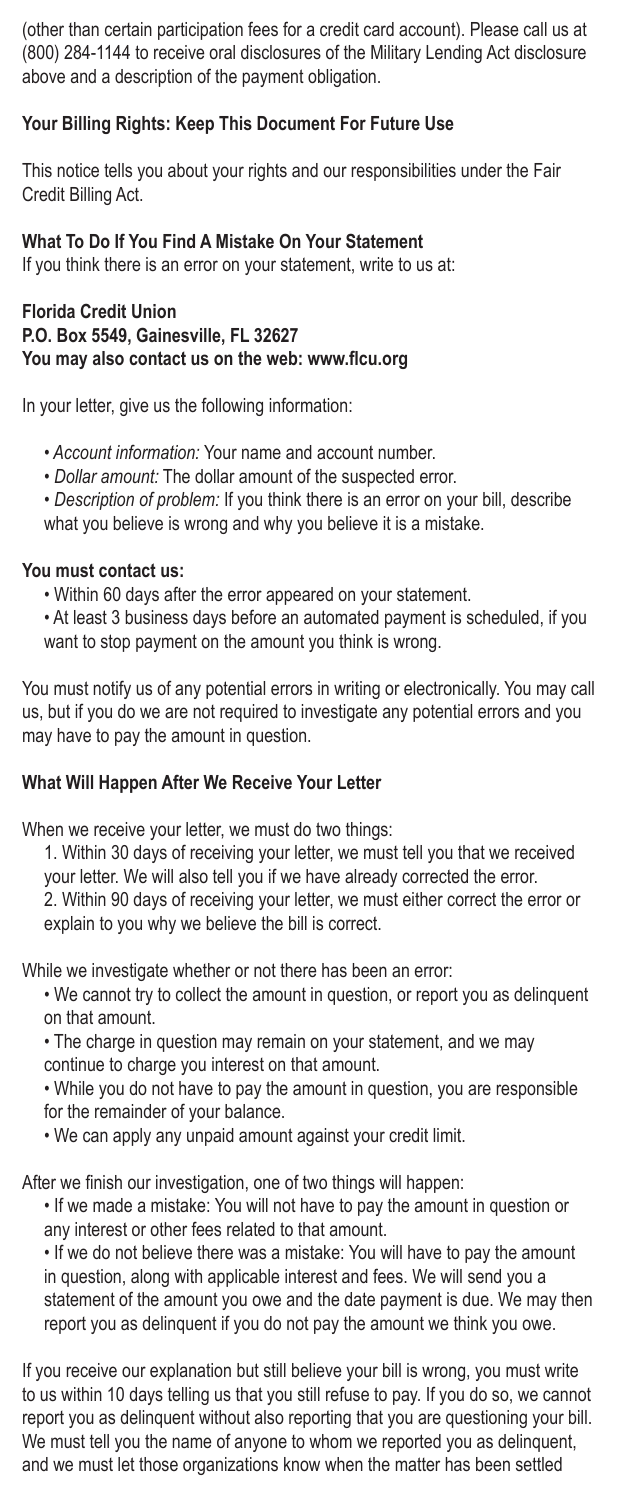between us.

If we do not follow all of the rules above, you do not have to pay the first \$50 of the amount you question even if your bill is correct.

*Your Rights If You Are Dissatisfied With Your Credit Card Purchases* If you are dissatisfied with the goods or services that you have purchased with your credit card, and you have tried in good faith to correct the problem with the merchant, you may have the right not to pay the remaining amount due on the purchase.

To use this right, all of the following must be true:

1. The purchase must have been made in your home state or within 100 miles of your current mailing address, and the purchase price must have been more than \$50. (Note: Neither of these are necessary if your purchase was based on an advertisement we mailed to you, or if we own the company that sold you the goods or services.)

2. You must have used your credit card for the purchase. Purchases made with cash advances from an ATM or with a check that accesses your credit card account do not qualify.

3. You must not yet have fully paid for the purchase.

If all of the criteria above are met and you are still dissatisfied with the purchase, contact us in writing [or electronically] at:

#### **Florida Credit Union P.O. Box 5549, Gainesville, FL 32627 www.flcu.org**

While we investigate, the same rules apply to the disputed amount as discussed above. After we finish our investigation, we will tell you our decision. At that point, if we think you owe an amount and you do not pay, we may report you as delinquent.